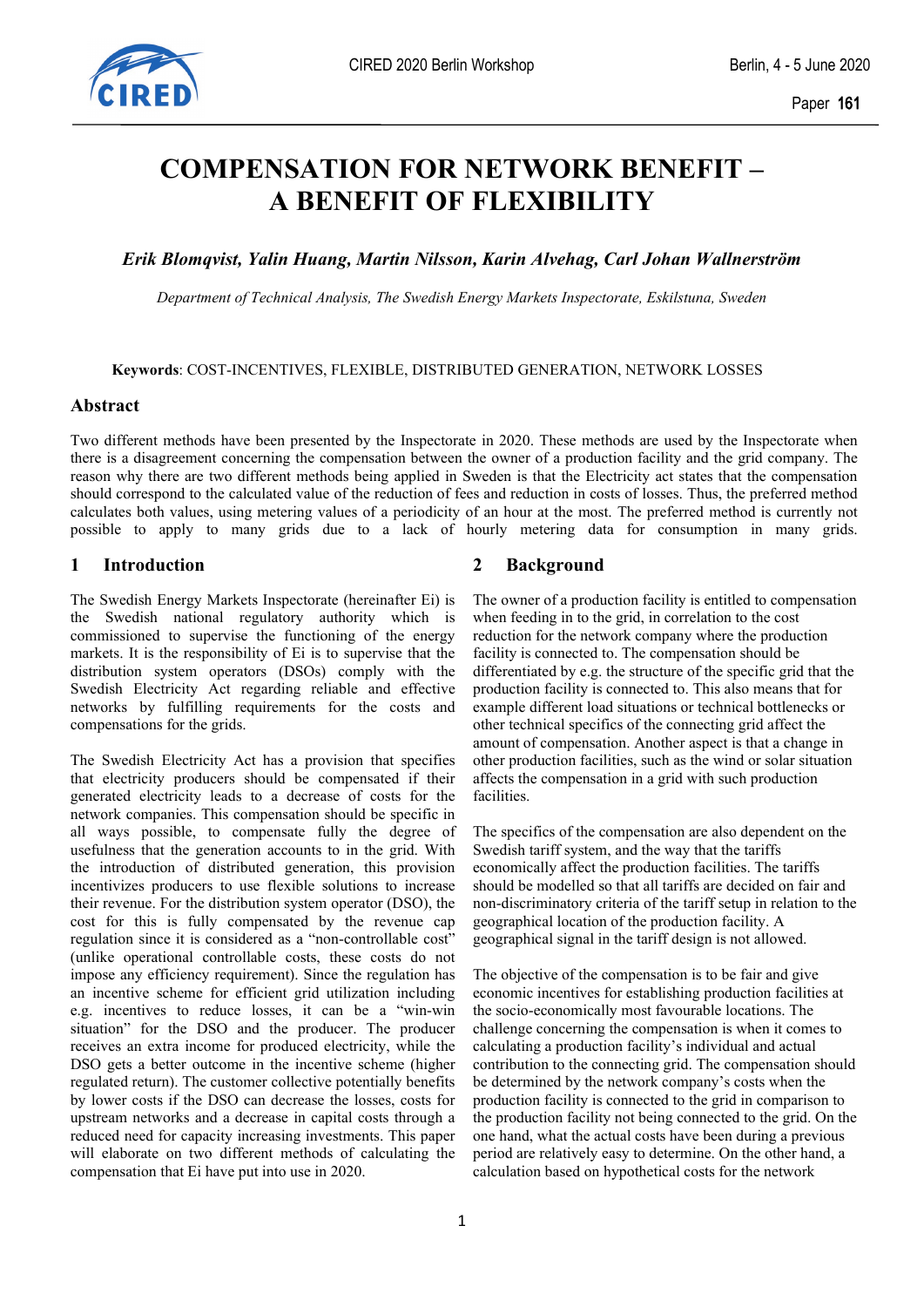

company, if the production facility was not connected during a previous period when the production facility in reality has been connected to the grid, presents a greater challenge.

The difficulty in the calculation of the network company's costs if the production facility was not connected can differ between different cases depending on the topology of the grid, the production facility's dynamic impact on the grid and missing the essential data that is necessary to perform accurate calculations.

The structural build of the grid is, to a great extent individual to each grid area or network company, and can be a challenge to describe, to get a correct picture of the circumstances concerning each production facility. A grid with more transmission lines calls for more advanced calculation than a grid with single transmission line to calculate correct and precise network losses. In addition to this the comprehension of the structure of the grid calculation of the network losses can require a lot of work depending on the topology of the grid.

The production facility's dynamic contribution affects the reduction of network losses and tariff fees. Regarding grids with large variations in consumption from an upstream network and/or feed in, to an upstream network, the production facility's contribution will vary greatly over time. To describe this there is a need for high resolution calculation as well as time-differentiated calculations.

The fact that a lot of the metered values that are needed for correct calculation of the compensation are not available in the Swedish grids is troublesome. This has however been the situation, and even more so in a historical perspective. A great deal of network companies in Sweden do not have hourly metering values available concerning their customers' consumption due to there not being any legislation enforcing this. Because the network losses of a grid are calculated using values of production, consumption, and feed in or consumption concerning in the connection to an upstream network, the missing hourly metering values affect the calculation of the compensation concerning network losses. Calculation based on monthly metered values can result in the calculated compensation not corresponding to the benefit of the grid, from a production facility supplying intermittent production to the grid. This is due to the network losses varying in relation to the consumption in the grid.

## **3 Methods to calculate the compensation**

The calculation of the compensation for network benefits can be split up into three different components. The sum of these components is equal to the compensation that the owner of a production facility should be entitled to. The three components are reduced costs corresponding to the savings in:

Energy-based tariffs (A)

#### Power-based tariffs (B)

Network losses (C)

Each of these components can only be greater than or equal to zero. Hence, the production facility can not be liable for any payments to the network company as a result of the calculation of compensation for network benefits, but the compensation can may well be zero under circumstances where there is no benefit to the grid.

The calculations of the reduced costs from energy tariffs (A) and power tariffs (B) are relatively simple, but the accuracy can vary depending on the chosen method. The calculation requires at least the tariffs of the upstream network, the metering values of the connecting production facility and the metering values for energy received from the upstream network for each time period. The accuracy can be enhanced, by including the power of the production facility on the network losses. If the tariffs are non-symmetrical and there is both feed in and consumption towards the upstream network, the energy delivered from the production facility should be put in relation to the energy delivered from other production facilities in the same grid to increase the accuracy of the calculation.

The calculation of reduced costs corresponding to the savings in network losses (C) is more complicated than the other components and is difficult to simplify, due to the amount of losses having relation to the consumption in the grid. Even when the calculation is simplified, the calculation has a degree of complexity as we will demonstrate henceforth. The calculation basically includes the delivered energy per production facility, feed in and consumption towards to upstream network and the consumption in the grid in each time period. The time period should be as short as possible, an hour at most, so that the calculation can have some degree of accuracy, and to consider the dynamics of the grid. For the reasons hereby given there is a difficulty in having only one methodology that will work for all grids and network companies in Sweden.

Another challenge is the available data concerning consumption and network losses. All electricity production fed to the grid and all energy transferred to and from the upstream networks in Sweden must be hourly metered. Consumption however is often metered and settled monthly. Network losses for each time period should be calculated based on metering values for the metering points mentioned above concerning the same time period. This means that the network losses cannot be calculated with a higher resolution than the metering values for consumption, which often is monthly. The network companies are not obliged to have implemented hourly metering for consumption before the year 2025.

Furthermore, a challenge for calculating the compensation for network benefits is the modelling of grids. The full-scale modelling of a grid in these calculations requires data on the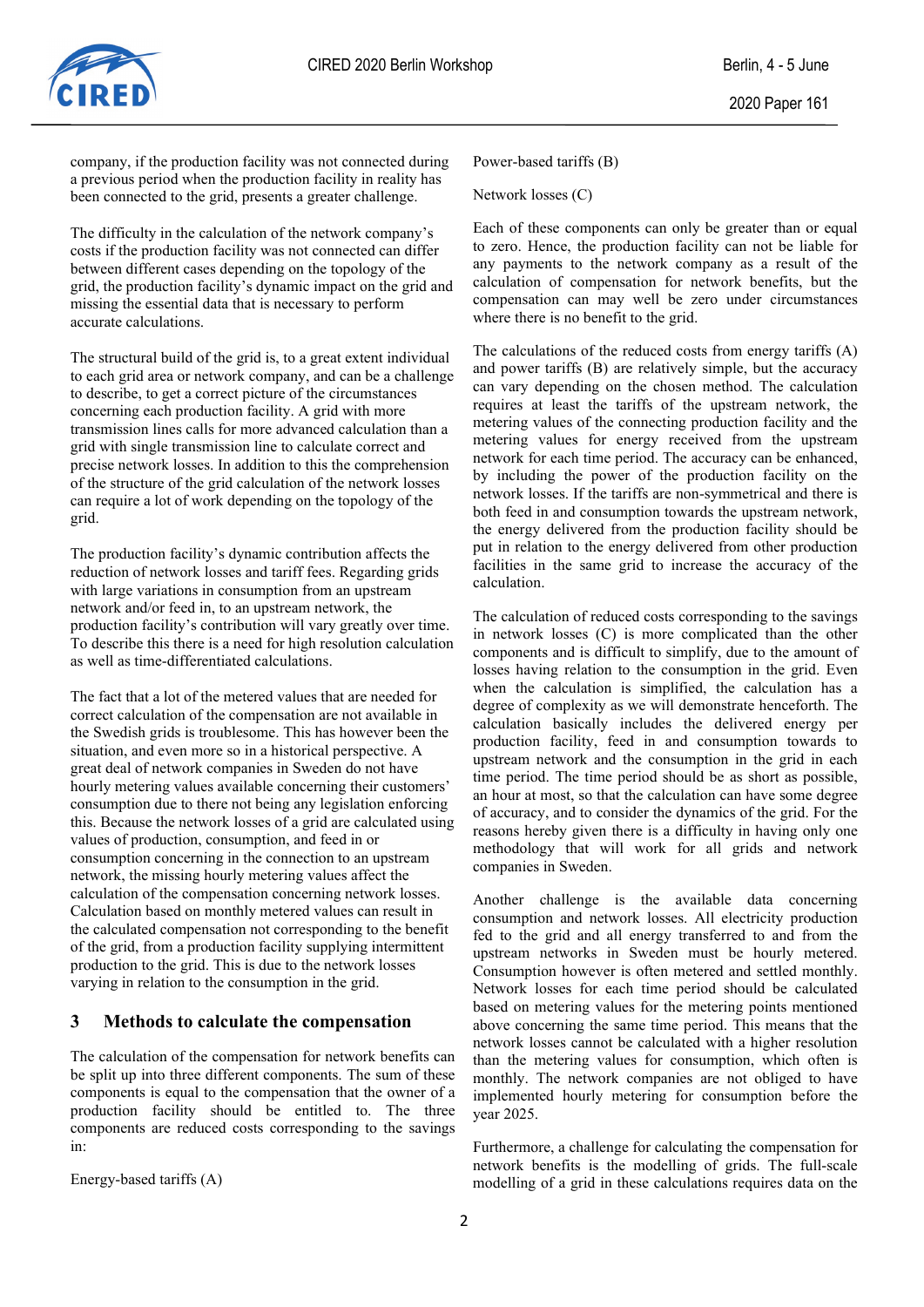

hourly operation situations in the grid, apart from metering values, one has to take into account for example which lines are in operation, and all of the flows of energy during the time period used for the calculation. This also means that the compensation concerning network losses can differ between two consecutive hours of production for a production facility independent of the production facility itself or even the consumption in the grid, so there is a lot of data required from the network companies to be able to calculate the compensation concerning network losses.

To address these challenges, the Ei has formerly used a method that uses estimates to calculate the compensation. The estimations have not given accurate results but have been historically useful in the absence of any hourly metering values and been able to apply reasonably well in grids where the energy produced within the grid is consumed within the same grid.

In 2020 the Ei has published two new methods for calculating the compensation for network benefit.[1] The substantial difference between these methods that the detailed method does require hourly metering of consumption and the simplified method of 2020 does not. The simplified method will hereinafter be shortly described in the calculations of the three components,

For energy tariffs (A), hourly metering values of the production facility and connection to the upstream network are used, and, where applicable also a time-related energy tariff of the upstream network, that in that case affects the network benefits.

The detailed method uses energy-based tariffs as well as changes in the network losses in the calculation of the network benefit. In the simplified method, we assume that the reduced energy delivered from the upstream network is equal to the produced energy within the grid if the production is less than the consumption. In the detailed model, the energy delivered from the upstream network when the production facility is not connected is calculated from the network and load data. After this step, the energy delivered from the upstream network without the metered production is compared with the metering values with the production.

For power tariffs (B), hourly metering values of the production facility and connection to the upstream network are used. The production facility's contribution during the hours that are of relevance for the power tariff can thus be identified and quantified. This means that every production facility in the grid is entitled to compensation regarding the contribution made during these relevant hours relating to the reduction in power tariffs towards the upstream network.

There is no difference in calculating power-based tariff in these two methods.

Lastly, regarding network losses (C) the network losses that the production facility helps to reduce are estimated to be one third of the energy delivered for production facilities connected at 1000V or more and all the energy delivered for production facilities connected at less than 1000V. The delivered energy is then multiplied by the specific network loss coefficient of the grid. The production facility is not entitled to any compensation if the network company can prove that the production facility does not reduce the network losses e.g. if there is no consumption connected to the grid.

The difference between the simplified method and the detailed method in calculating network losses lies in considering productions individual contribution to the reduction. In the detailed method, the reduction of network losses is based on the losses when there is production in the network and that when the production is not in the network. In order to calculate the losses when the production is not connected to the network, the network model which considers network data and topology is needed. This model then is used to calculate the contribution from each production location. The contribution for each production is dependent on their location, the time them produce and the consumption. If a production facility shows that its contribution to loss reduction is zero, it will not be compensated even if the losses reduced when all production facilities are connected.

The detailed method calculates the compensation more exactly than the simplified method. The detailed method uses technical data, such as resistance in sections of the grid, having effect on the network losses. The method also compares hourly metered values for both production and consumption in the grid that the production facility is connected to. When the compensation relating to energy tariffs (A) is calculated, all the metering values of production and of consumption in the grid are used to obtain a correct calculation of the network benefit of reducing energy tariffs.

As to the calculation of network losses (C) the metered network losses for the grid (actually reduced losses) in each time period are used in the detailed method, which takes into account the grid topology. This also considers the physical entities of the grid, such as the resistance between the production facility and a connected consuming connection point in the grid in the time period. Thus, the topology of the grid in the time period affects the network benefit, and thus also the compensation.

## **4 Calculations**

## *4.1 Compensation for energy-based tariffs (A)*

The reduced energy tariff to the upstream network is calculated based on the specific hours that the production facility reduces the energy delivered from the upstream network. In each hour that the production in the network is less than the consumption in the network:

$$
A{=}E_a{*}P_a \qquad \textbf{(1)}
$$